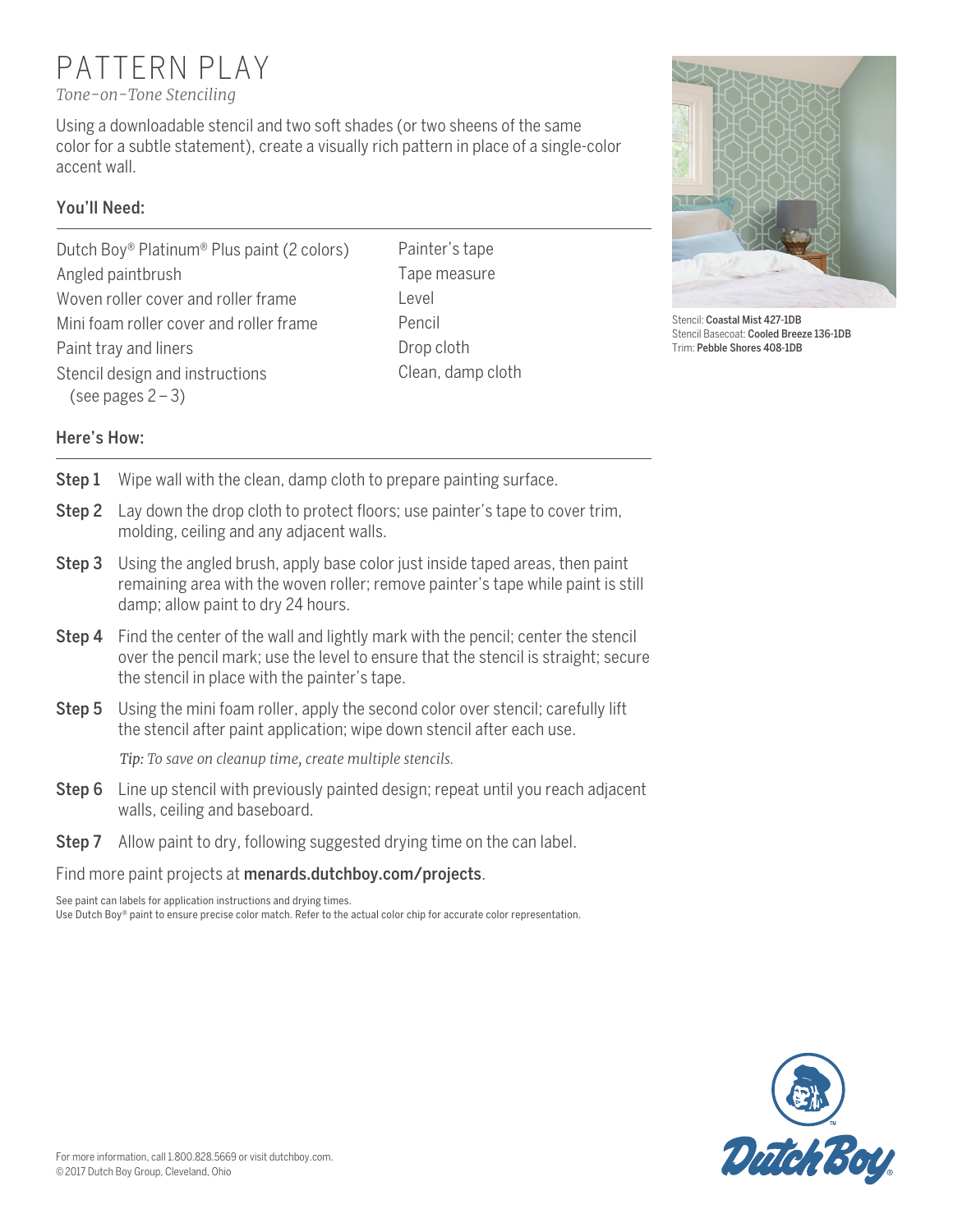STENCIL INSTRUCTIONS *As seen in the project "Pattern Play"*

#### You'll Need:

| Downloadable geometric design         |
|---------------------------------------|
| Stencil film (or clear, thin acetate) |
| Fine-tipped marker                    |

X-Acto∏ knife Self-healing cutting mat or hard work surface

#### Here's How:

- Step 1 Download and print the geometric design.
- Step 2 Place the design under the stencil film.
- Step 3 Use the marker to trace the design onto the stencil film.
- Step 4 Place the stencil film on a self-healing mat or hard work surface.
- Step 5 Use the X-Acto® knife to cut out the design.